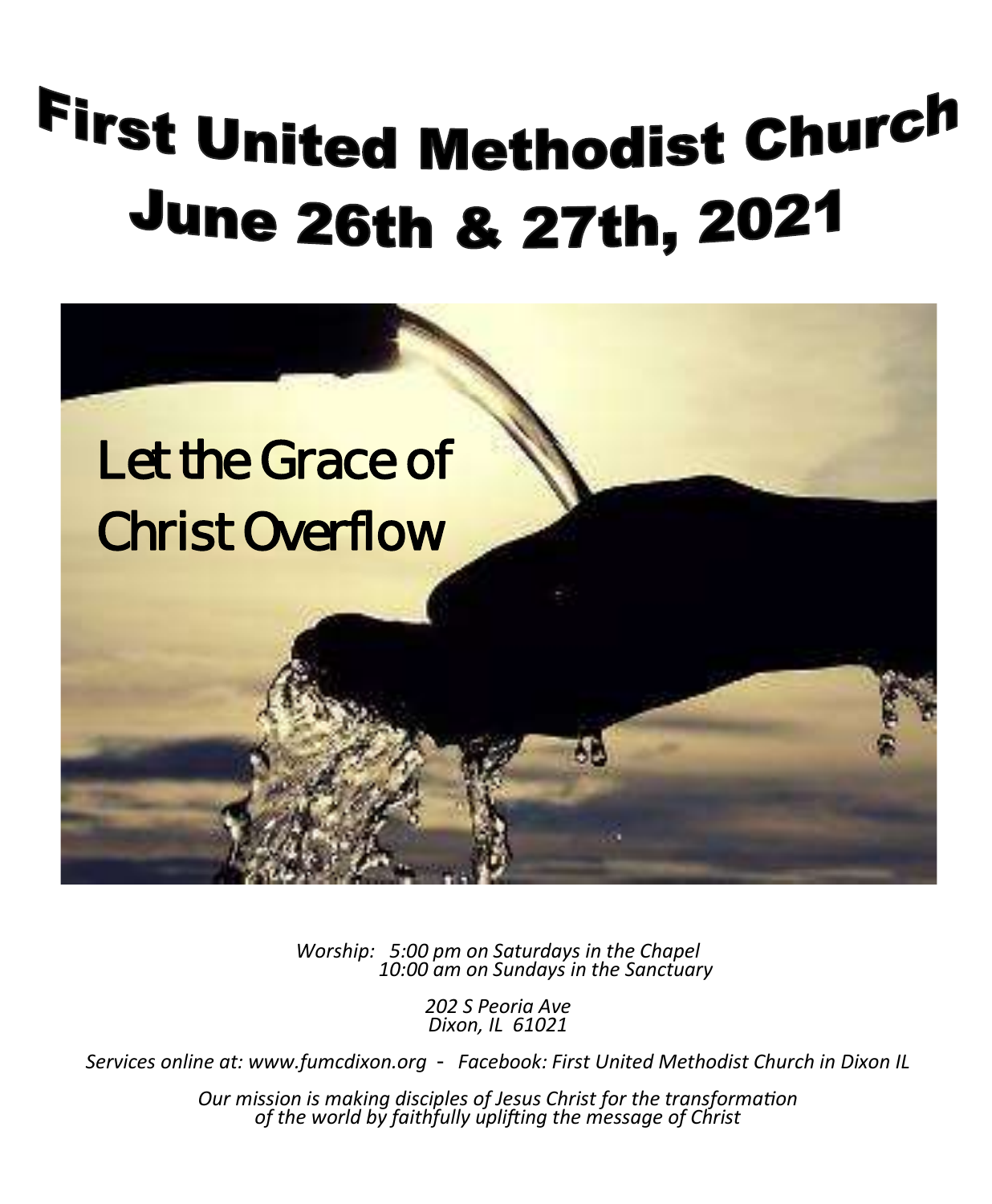#### **Prelude**

#### **Greeting**

#### **Call to Worship**

L: Come into the presence of the Lord with thanksgiving!

## **P: Serve the Lord with great gladness!**

L: Know that God is truly with you!

## **P: Rejoice!**

L: Come, let us worship the ever-present God!

## **P: Let us celebrate with song and prayer God's love for us. AMEN.**

| <b>Opening Hymn:</b> | "Grace Greater than Our Sin" | #365 UMH |
|----------------------|------------------------------|----------|
|                      |                              |          |

#### **Opening Prayer**

Loving God, let your word speak to our hearts.

Come and heal our brokenness and restore us to life.

Comfort our grieving hearts.

Teach us to share from our abundance.

By your word, transform us into your holy people. Amen.

## **Scripture: 2 Corinthians 8:7-15 NRSV**

 $<sup>7</sup>$  Now as you excel in everything—in faith, in speech, in knowledge, in utmost</sup> eagerness, and in our love for you—so we want you to excel also in this generous undertaking.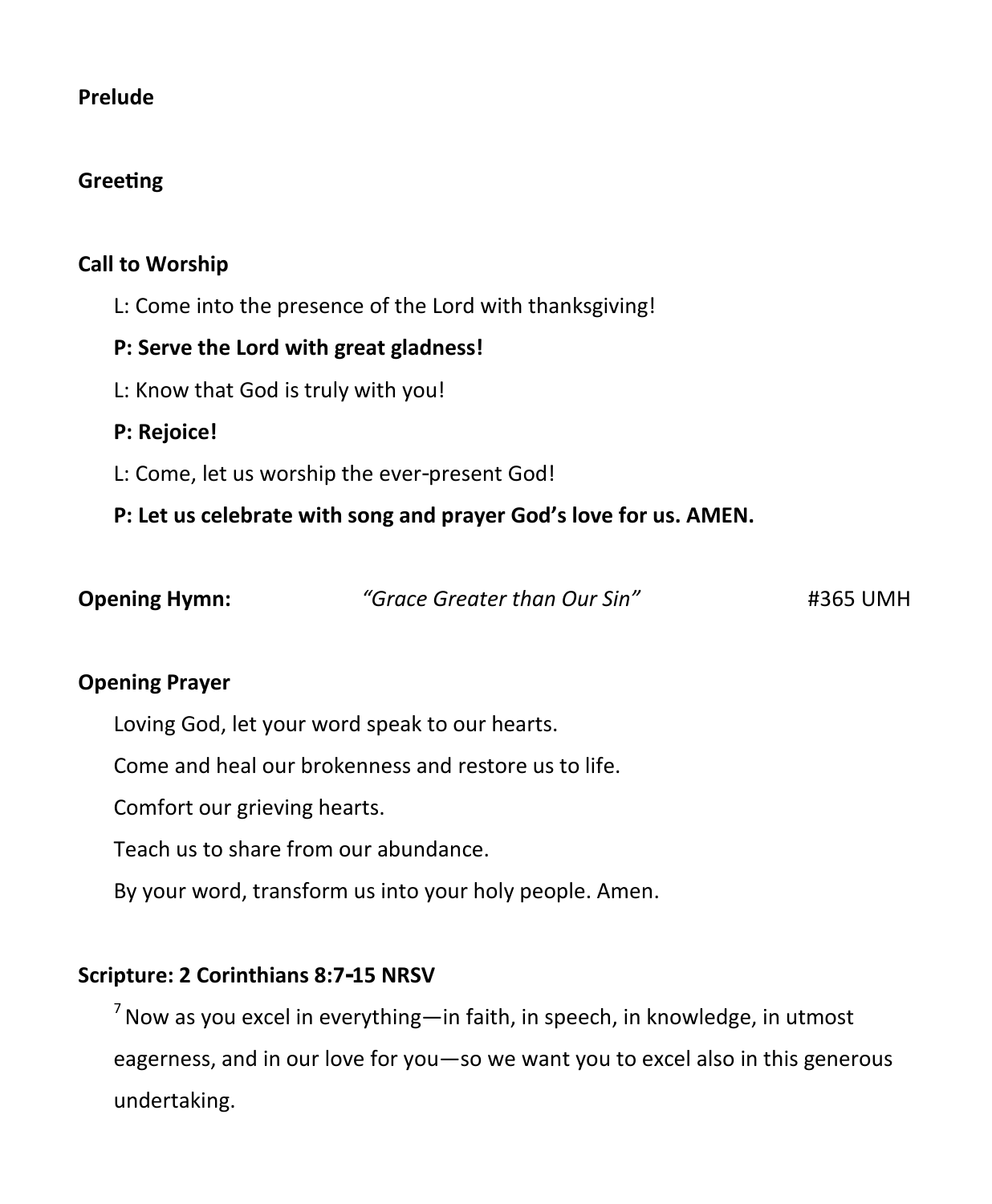${}^{8}$ I do not say this as a command, but I am testing the genuineness of your love against the earnestness of others. <sup>9</sup> For you know the generous act of our Lord Jesus Christ, that though he was rich, yet for your sakes he became poor, so that by his poverty you might become rich.  $^{10}$  And in this matter I am giving my advice: it is appropriate for you who began last year not only to do something but even to desire to do something—  $^{11}$  now finish doing it, so that your eagerness may be matched by completing it according to your means.  $^{12}$  For if the eagerness is there, the gift is acceptable according to what one has—not according to what one does not have. <sup>13</sup> I do not mean that there should be relief for others and pressure on you, but it is a question of a fair balance between  $14$  your present abundance and their need, so that their abundance may be for your need, in order that there may be a fair balance.  $^{15}$  As it is written,

"The one who had much did not have too much,

and the one who had little did not have too little."

L: This is the Word of God for the People of God.

**P: Thanks be to God.**

| <b>Sunday Special Music:</b> | "Amen"                           | <b>Pastor Tim Mitchell</b> |
|------------------------------|----------------------------------|----------------------------|
| Message:                     | Let the Grace of Christ Overflow | Pastor Young Sun Lee       |
| <b>Hymn of Response:</b>     | "When the Poor Ones" vs 1        | #434 UMH                   |

**Congregational Prayers**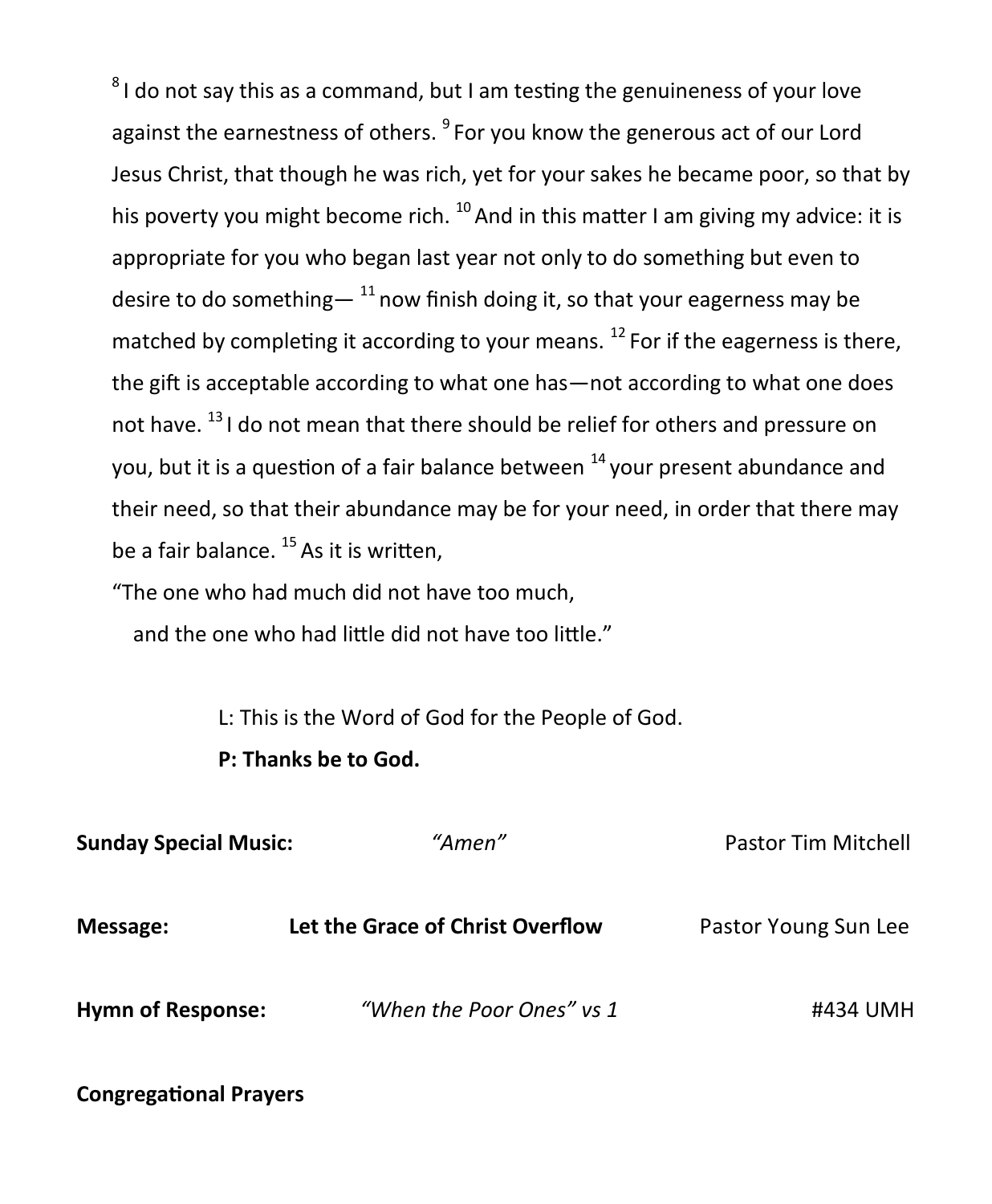#### **Telling of God's Activity and sharing joys and concerns**

#### **Silent Prayer**

#### **Pastoral Prayer**

## **The Lord's Prayer**

*Our Father, who art in heaven, hallowed be thy name. Thy kingdom come, thy will be done, on earth as it is in heaven. Give us this day our daily bread. And forgive us our trespasses, as we forgive those who trespass against us. And lead us not into temptation, but deliver us from evil. For thine is the kingdom and the power, and the glory, forever. Amen.*

## **Dedicating and Offering our Lives to God (unison)**

Gracious God, we thank you for our present abundance and for the many blessings you have bestowed upon this community. We thank you for our faith, for our knowledge of you, and for the assurance of your love.

May all these gifts be a blessing to those in need. Amen.

**Sending Hymn:** *"I'm Gonna Live so God Can Use Me"* #2153 TFWS

## **Blessing and Sending**

*Credits for Liturgy:* Pastor Young Sun, Pastor Tim, Ministry Matters, and Nancy Burnett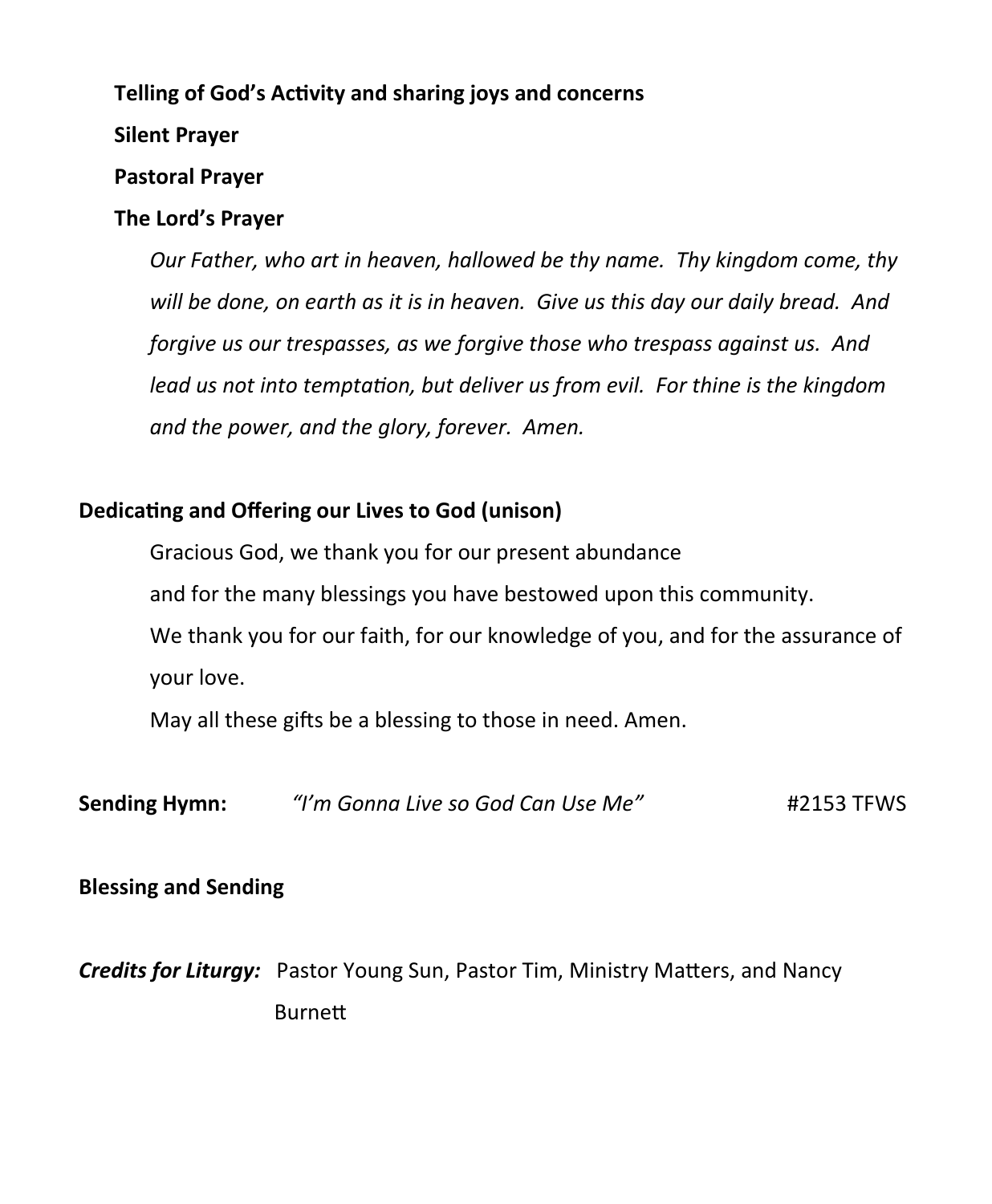### **ANNOUNCEMENTS**

**Prayers:** Katie Kromeke (Willey), Gary Pierce, Farrell Wright, Ben Bryson (grandson of Jessie Marie and Dick Dir), Corinne Hunsberger, Norm Krug, Nancy Moore, Denny Arjes, Dalton Smith, Marilyn Millin (Pat Fox's sister), Glenn Kersten, Russell Johnson, Milan Christian, Linda Heckert

**The church will be closing at noon on Friday, July 2nd and reopening at 1 on Monday, July 5th.**

**Sunday Morning Bible Study** group is beginning a new study on The Shepard Trilogy, see Laura Brooks for more information.

**It's God's Garden Table time again**. If you have a garden and have extra, please bring to church on Saturday night or Sunday morning so members can buy them. Proceeds will go to the Food Pantry.

**Address change for Margret Hall**...519 N State St, Apt 105, Franklin Grove, IL 61031. Feel free to send her cards and words of encouragement during her transition to her new home.

**THE CHURCH IS NOT** accepting any recycling items until further notice!!!!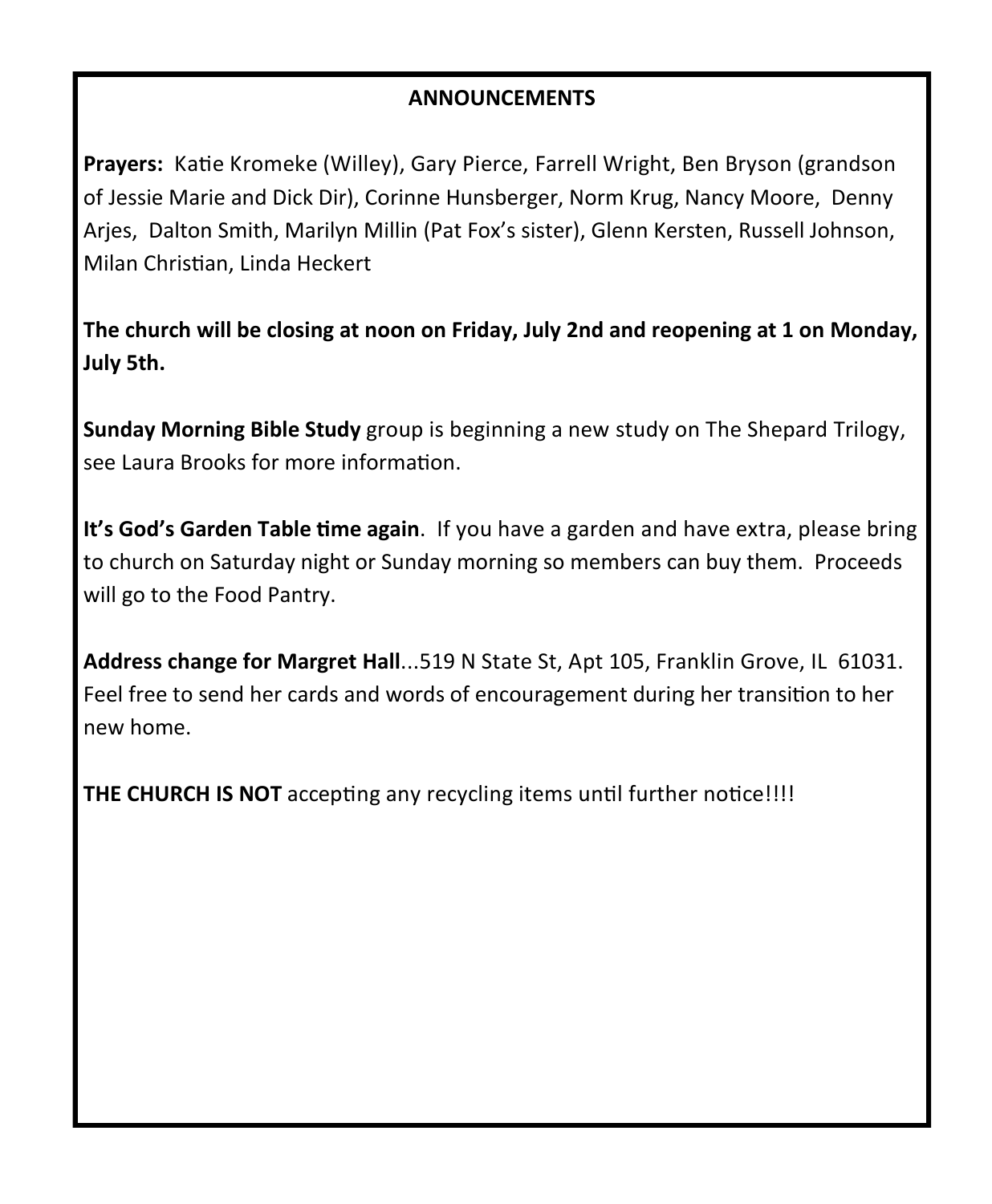**Beth Moore invites us** to know the freedom of a life filled with the Spirit. She will lead an in-depth study of the fruit of the Spirit-living proof that the Spirit of God dwells in each of us. Beth challenges us to develop the fruit by maintaining an intimate relationship with the Spirit of God. As we walk with God, He develops in us the fruit of the Spirit. A Spirit-filled life truly results in living beyond ourselves.

**This fascinating** 11-week Bible Study will be offered on Wednesday morning at 9:30 starting on July 7th. All classes will meet in the parlor at the First United Methodist Church. The study will be led by Lynne Heacock. You may register by signing the sheet in the narthex, chapel or by calling the church (815-284-2849)

**BETH MOORE** 

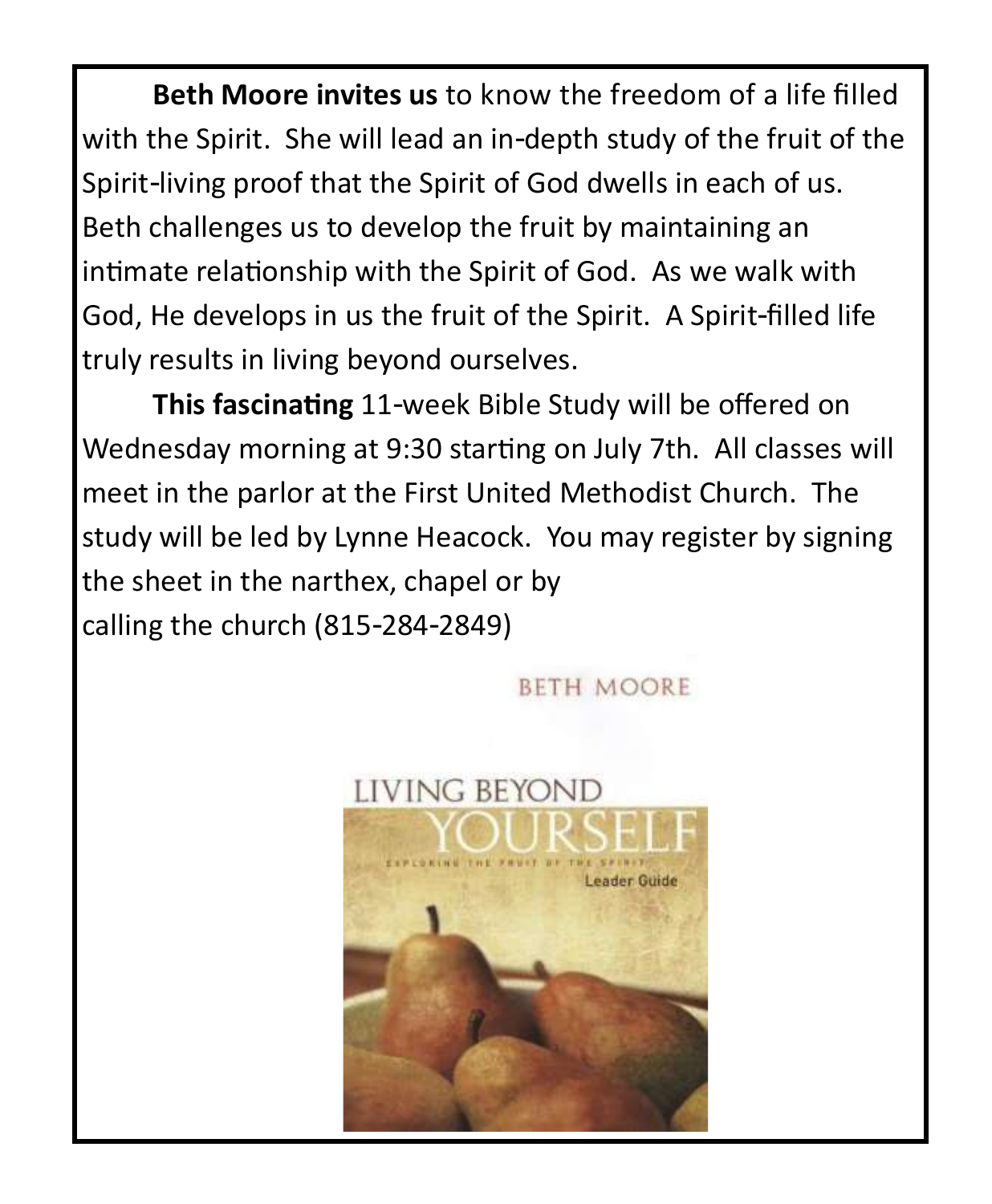### **Military Calendar**

The Prayer Team is once again creating a calendar listing people currently serving in the military. If you have a family member or friend currently serving in the military and would like him/her to be prayed for please provide the information requested below. **Only name and birthdate (month and day) will be put on the calendar.** Please include their address if possible so cards can be sent at Christmas time. The calendar will be distributed to the congregation giving us the opportunity to pray for God's protection for those serving in the military throughout the next year.

| Month of Birth ____________Day of Birth ________                                                                                                                                |
|---------------------------------------------------------------------------------------------------------------------------------------------------------------------------------|
|                                                                                                                                                                                 |
|                                                                                                                                                                                 |
| Names of soldier's spouse and/or number of children_____________________________                                                                                                |
|                                                                                                                                                                                 |
|                                                                                                                                                                                 |
| Please provide the information to Melissa by calling the office at 815-284-2849,<br>stopping by the office, or emailing her at dixon1stsecretary@yahoo.com by June 28,<br>2021. |

## **Thank you for supporting our military.**

*"Blessed is the nation whose God is the Lord…" Psalm 33:12*

First United Methodist Church Prayer Team